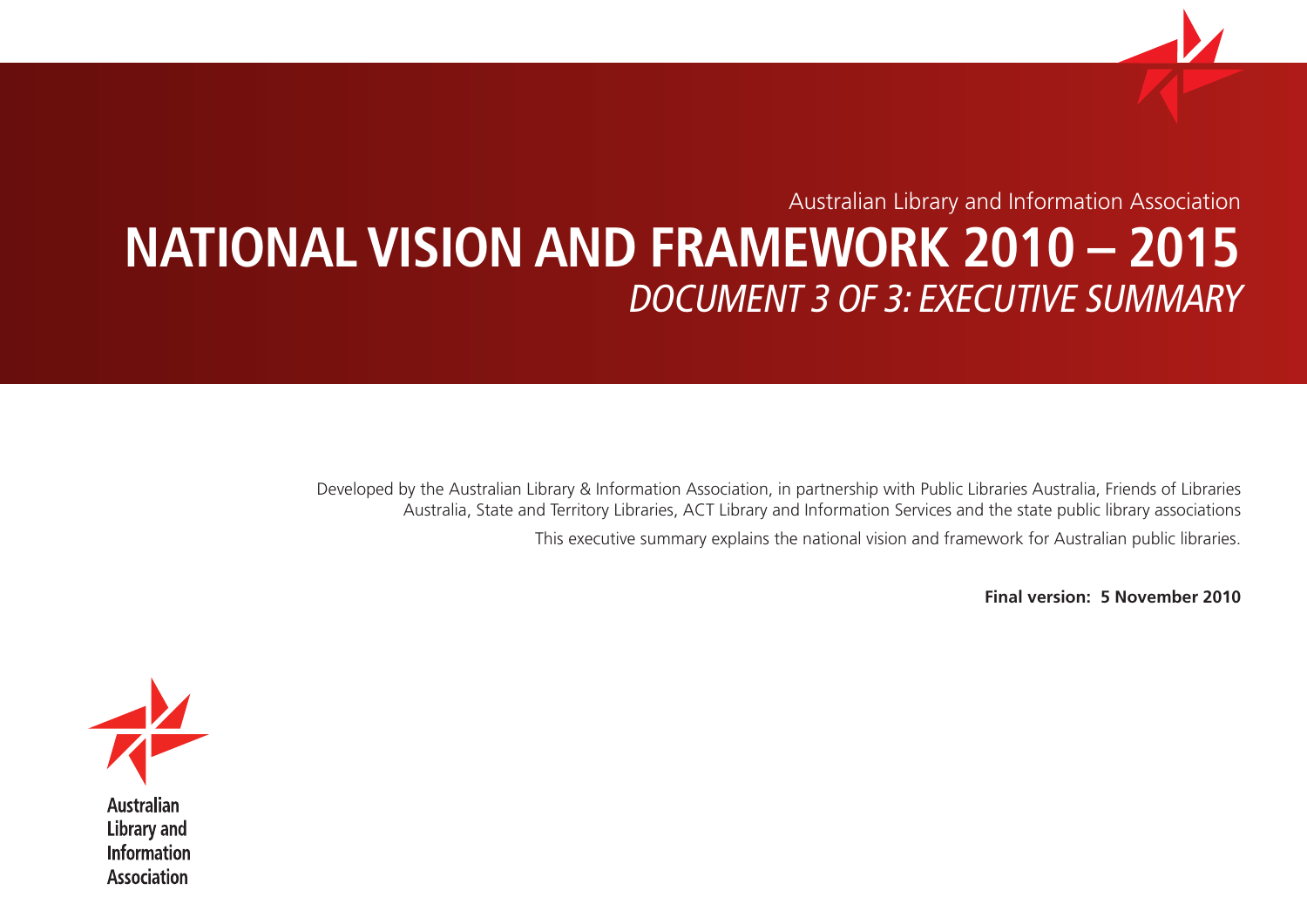

Public libraries are a crucial part of a community's social, cultural and economic capital. Few other services have the multiplicity of roles, user range and diversity, and potential to influence so many lives.

Australia's public libraries build safer, stronger, sustainable communities; promote social inclusion; support early literacy; make citizens healthier; facilitate lifelong learning; assist people to find jobs; promote innovation; provide facilities and skills to expand the digital economy; and contribute to prosperity. What's more, they are incredibly popular.

- $\blacksquare$  There are nearly 1500 public library service points across Australia and some 8000 library staff who provide expert guidance.
- Almost 10 million people, around 46% of the population, are public library members, and many more use them as study spaces, for online research, and just to browse the collections, giving a total of more than 110 million visits a year.
- $\blacksquare$  There are over 11,600 PCs in public libraries, the majority of them with internet access.

However, there are challenges which threaten the foundations of the Australian public library system.

**Funding**: Australian public libraries are funded by local and state government. In most states, there has been a noticeable shift, with local government having to pay a greater proportion of the cost of running the public library system. This has put pressure on public library finances, and there is the potential for the situation to worsen.

**Diversity:** Each community has different requirements of its library service; there is no "one-size-fits-all" model. This has an impact on programming and means that national or state/territory initiatives must have built-in flexibility.

**Demographics**: In common with many other sectors, public libraries have an ageing workforce and there are concerns about where future library staff will come from.

**New technologies**: Public libraries are seen as technology hotspots and many Australians rely on them for internet access. If they are to continue to fulfill this role and remain relevant to the next generation, the investment in new technologies, for example e-books, must be increased, and further training must be provided for library staff.

### **Objectives The role of government**

Libraries are connected at all three levels of government.

**Local**: Each council in Australia provides a library service, often with several branches. The majority of funding comes from local government, with a percentage contributed by the state or territory government.

**State/territory:** Libraries work together to achieve economies of scale and operating efficiencies through state associations, eg Public Libraries Victoria Network, and public library departments within the state and territory libraries eg State Library of South Australia Public Library Services.

**National**: Representatives of the state public library associations and territory libraries work together through the ALIA Public Libraries Advisory Committee (PLAC). PLAC is a vehicle for pooling resources to develop programs and initiatives that improve services to library users across Australia.

While local and state and territory governments are directly involved in the operation and funding of public libraries, the only 'public library' within the federal government remit is the National Library of Australia.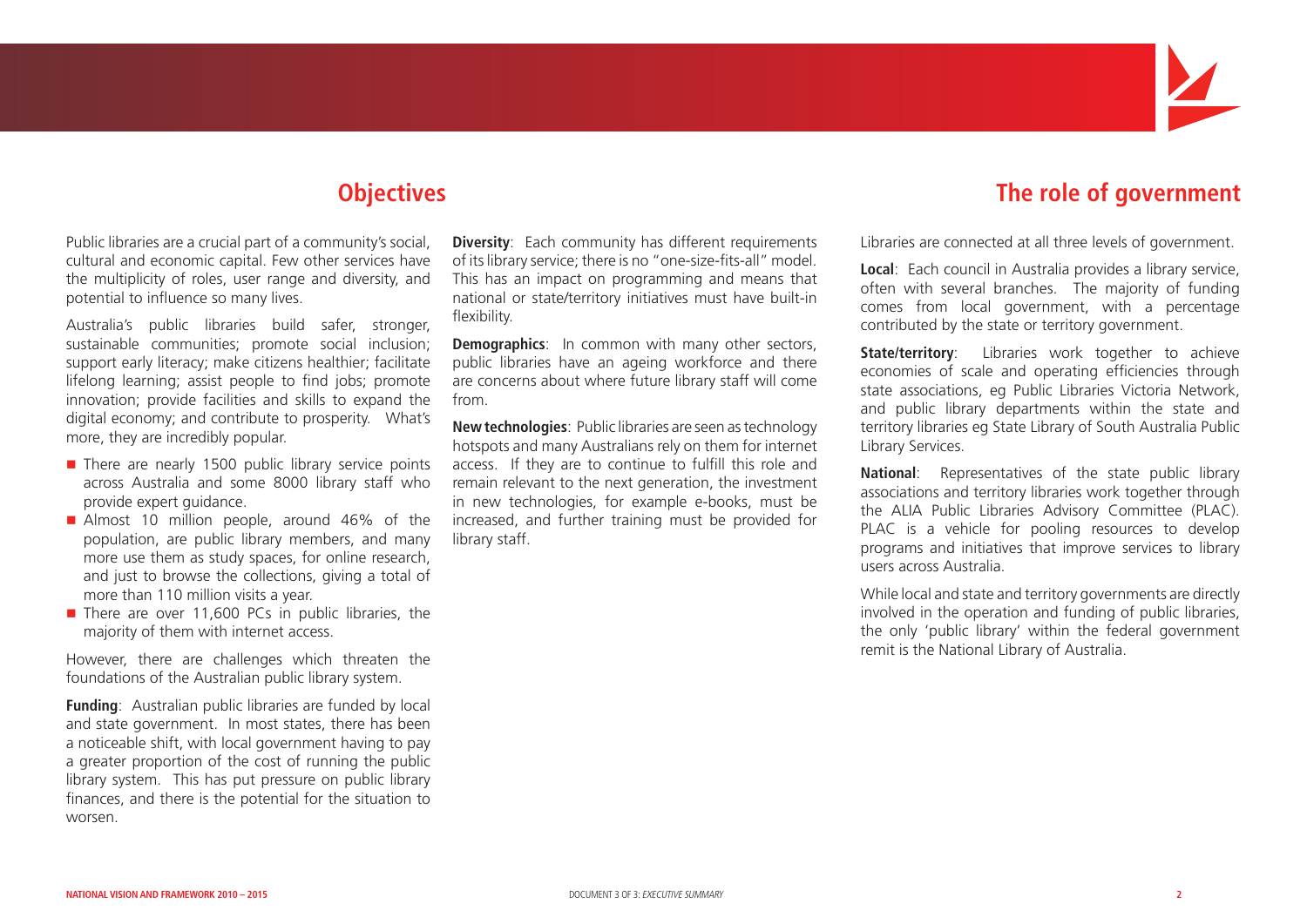

## **The need for a national vision and framework for Australian public**

As public libraries have not been seen by federal government as having a national role:

- State governments have not been held to account for under-investment in public libraries
- $\blacksquare$  Before PLAC, there was duplication of effort by public library services in different states and territories
- **There** have been lost opportunities to deliver appropriate nationally-funded initiatives through the public library system
- $\blacksquare$  The federal government has not taken advantage of a nationwide network whose core users are described by other agencies as 'hard-to-reach'

The objectives of the vision and framework are to:

- $\blacksquare$  Provide a strategic direction for public libraries at a national level
- Reshape the public library system for the 21st century
- Raise public libraries higher on the government agenda
- Secure an appropriate level of funding

Taking into account the political, economic, environmental, social and technological landscape, the vision for Australian public libraries is that they should be

## **United, Collaborative, Community-focused, Valued**

The first two goals are internally focused:

**United**: a further step-change in the level of interstate and national cooperation between public library services, cementing the concept of a national public library system

**Collaborative**: an exciting opportunity for public libraries to work together and in partnership with other organisations, in a way that reflects the spirit of the age

The second two are externally focused:

**Community-focused**: ensuring that services are appropriate to the wants and needs of local communities

**Valued**: providing a service that gives a good return on investment; appeals to users; is admired by non-users and brings libraries to the attention of politicians and their advisers

**libraries Vision Framework for action**

This vision has been used to develop a workplan for PLAC for 2010 and 2011. The workplan is based on four strategies which link back to the vision. These are the four strategies and a few examples of activities from the workplan:

**United**: we will come together to achieve our vision

- $\blacksquare$  Formation of PLAC
- $\blacksquare$  Collation of national public library statistics
- Development of major initiatives, including the National Year of Reading 2012 and a national family literacy program

**Collaborative**: we will work together and with partners to guide and improve operations, build services and increase our reach

- Seek out best practice and next practice in Australia and overseas
- **Create national standards for Australian public** libraries
- Research new ways of using technology, especially e-books

**Community-focused**: we will shape public library services to suit the changing needs of the communities they serve

**Produce a community profiling tool**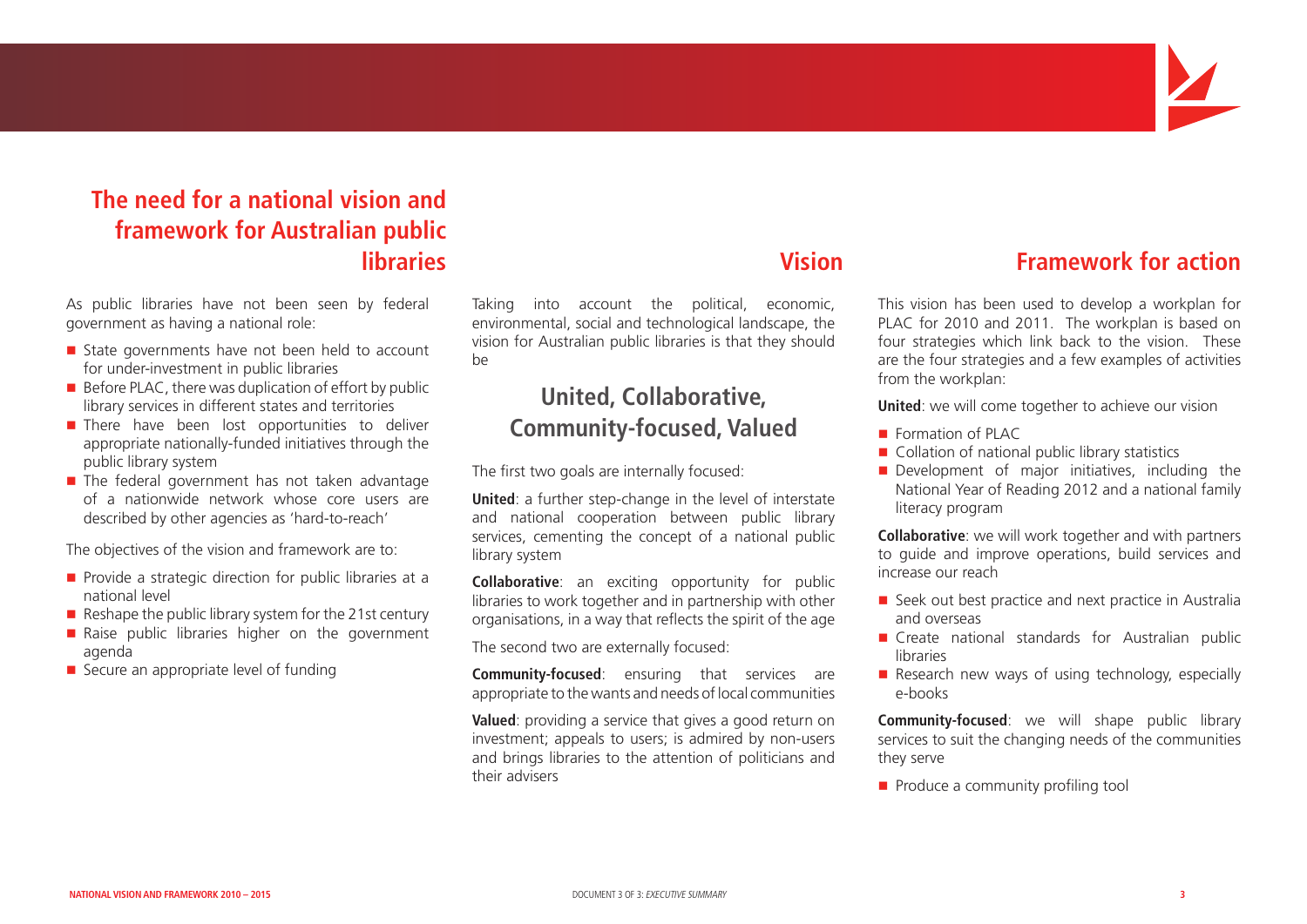**Valued**: we will provide universal free access to information, knowledge and ideas, and deliver against local, state/ territory and federal government priorities

- Raise awareness of the contribution made by public libraries
- Protect the basic principle of universal free access to core services

However, there are four national initiatives that fall outside the scope of state and local government funding and require an alternative approach.

These four essential initiatives complement what is already happening at a state and local government level, while providing a much-needed body of work to strengthen and underpin the public library system for the future.

Australian public libraries will be asking the Commonwealth Government to:

- 1. Endorse, support and contribute funding towards the National Year of Reading 2012, a major campaign driven by public libraries and involving partners in the book trade, publishing, public and private sector
- 2. Endorse, support and fund a national family literacy initiative, delivered through public libraries in partnership with early years practitioners
- 3. Confirm the role of the public library system as a major partner in delivering the National Broadband Network
- 4. Support and fund a national public library development program, identifying innovation in Australia and overseas, and within this:
	- a. The provision of guidance for public library managers about new opportunities and new challenges, particularly in the area of technology
- b. The creation of a community engagement profiling toolkit for public library managers to enable libraries across the country to improve the service to their communities
- c. The maintenance of national standards for public libraries

For more detailed information and supporting documents:

### **www.alia.org.au/governance/committees/public.libraries**/